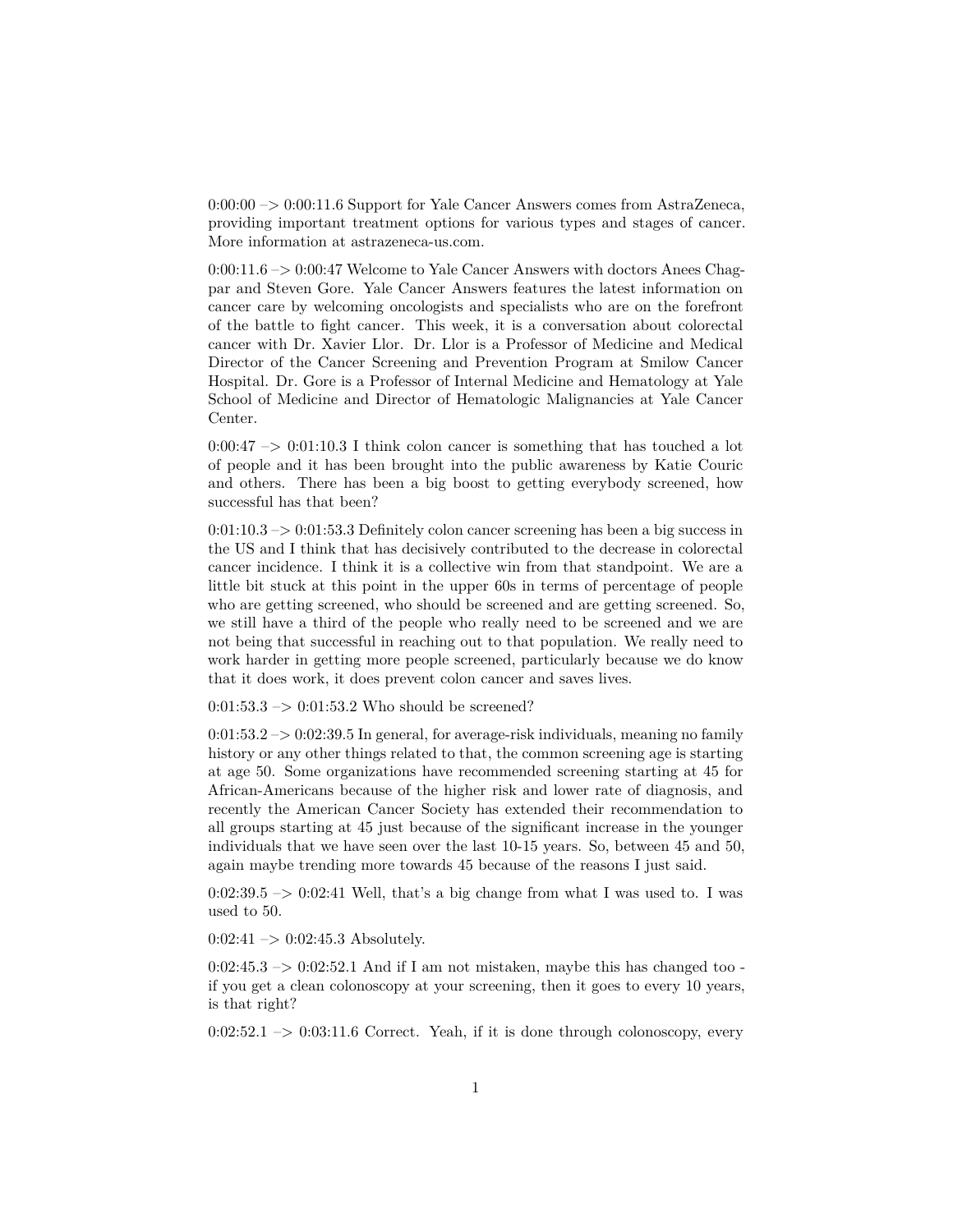10 years still seems a reasonable option and that is still the recommendation. If you do get screening through other options, like a stool-based test, that is a different framework and basically it is every year that you keep getting screened.

 $0:03:11.6 \rightarrow 0:03:29$  Wow. There have been a lot of advertisements that I hear. I do not know if it is on TV or I am tuned in on radio or something, where they are advertising this Cologuard screen. Tell us about these stool-based screens, I do not know if that is the only one that is available or if there are others.

 $0:03:29 \rightarrow 0:04:41.8$  Actually stool-based tests were the initial tests that we used for colorectal cancer screening, and basically the initial ones and the ones that are still on the market that are called FIT tests, those are the ones that are based on finding occult blood, just traces of blood in the stool. That has been extensively used. This is one of the more common ways of screening populations around the world, not so much in the US, but around the world, definitely the most used one. Cologuard is also a stool-based test that includes not only the detection of occult blood but also some particular changes in the DNA that go with malignant changes of cells, being shredded off from the colon. So, what Cologuard does is again, it is a molecular test to the already existing test for detection of occult blood in the stool, increasing the sensitivity a little bit and providing then a little bit of a higher detection rate than the FIT test, which is the traditional stool-based test.

 $0.04:41.8$  –>  $0.04:45.4$  Are either of these tests as sensitive or useful as a colonoscopy?

 $0:04:45.4 \rightarrow 0:05:53.3$  The gold standard is still colonoscopy for colorectal cancer screening and again we should also remind our audience that when we do stoolbased testing, the positive ones need a colonoscopy to complete that screening. So, we could kind of call them prescreening tests. Colonoscopy is still the gold standard, but we do know from a lot of very well-done studies that from a population standpoint, using either one of these tests does prevent both colon cancer and colon cancer-related mortality. We often say that the best screening test is the one that gets done. And that is why we are emphasizing more choices; some people may not be that interested in colonoscopy, yet they could go with a stool test because it is something that you can do home, you do not need to prep, there are a lot of different reasons for that. Again, the best one is the one that gets done and I think that is the emphasis.

 $0:05:53.3 \rightarrow 0:06:04.5$  And just to be clear from what you said before, if you have any of these stool-based tests and it is a negative screen, then you repeat it every year?

 $0.06:04.5 \rightarrow 0.06:19.2$  For FIT test, it is every year. For the Cologuard, right now it is approved every 3 years. So, that is where we stand right now in terms of the stool-based tests. But for the stool-based test to be effective, it has to be every year.

 $0:06:19.2 \rightarrow 0:06:20.2$  Even the Cologuard?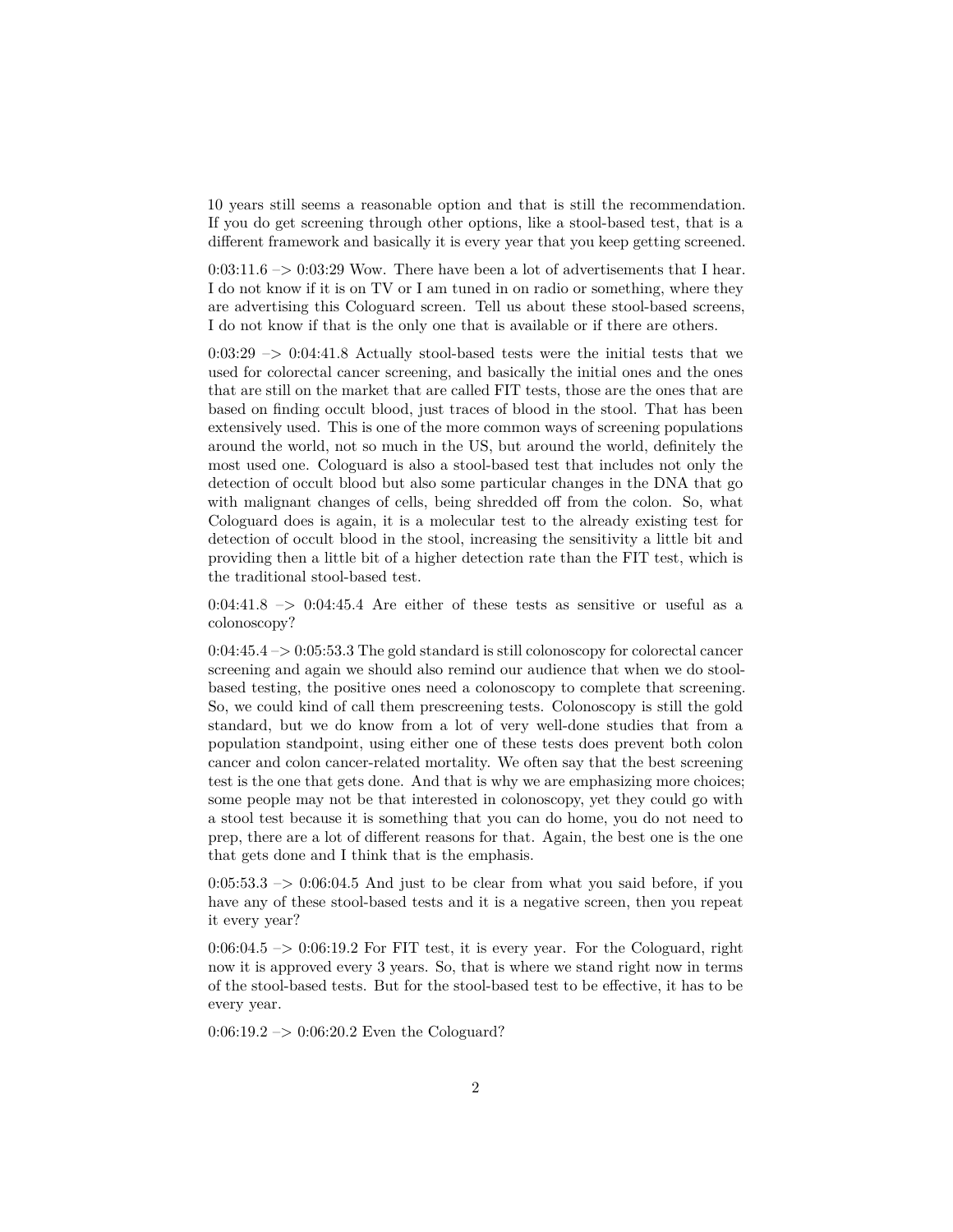$0:06:20.2 \rightarrow 0:06:38.7$  No. The Cologuard, basically the FDA approved every 3 years even though the data is not extremely strong, part of the data is extrapolated from the FIT test because FIT is within the Cologuard test. But, if you are doing FIT, it is every year and if you are doing Cologuard, every 3 years.

 $0.06:38.7 \rightarrow 0.06:55.2$  Gotcha. And it seems to me, you said it is a prescreen, but it sounds like you are accepting a negative result is meaning you do not need a colonoscopy right now?

 $0.06:55.2 \rightarrow 0.07:19.5$  Correct. That is exactly the nature of the test. If you have a negative test and obviously we are not talking about anyone having any symptoms or anything like that, that would be a totally different story. We are talking about people who feel perfectly fine, who have no family history and no symptoms, feel well, then a negative is a negative and you just repeat it in a year and no need for colonoscopy if it is negative.

 $0.07:19.5 \rightarrow 0.07:41.6$  Gotcha. Well, let us just take the population of otherwise healthy 50-year-olds who do not have a family history or anything worrisome, do not have symptoms, no bleeding in the stool or anything like that, and let us say 100 of them were to get colonoscopy, what percent would you expect to have cancer and what percent would have polyps or some other premalignant lesion?

 $0.07:41.6 \rightarrow 0.07:45.7$  You are talking about 50 year olds?

 $0:07:45.7 \rightarrow 0:07:52.3$  Well, or 45, whatever age you are going to start screening. Let us say 50, because that is a fashioned one.

0:07:52.3  $\rightarrow$  0:08:42.5 If it is 50, we know in the US population, about 30% of them would have a polyp, and probably around 1.5% or so that we will be finding a cancer at different stages. And the polyp detection rate is really high and so obviously not everyone who does have polyps would develop into a cancer because colon cancer is much less common than polyp detection, but we continue removing all the polyps just because we still do not have a good handle on which ones would end up being a cancer and which ones which just stay or even regress, which there is some evidence and maybe we are actually regressing some of them. But certainly the number of polyps we find is much bigger than the number of cancers, yet we know there is a very strong relationship between polyp development and cancer.

 $0:08:42.5$   $\rightarrow$  0:08:50 Gotcha. And if you have polyps, will they show on the Cologuard test or is this something you only see in colonoscopy?

 $0:08:50 \rightarrow 0:09:24.8$  The detection of polyps is much better with colonoscopy than the stool-based studies even though the Cologuard test seems to detect better dense polyps than the FIT test on its own. But the discussion here and the argument again is going back to which polyps are significant and which ones are not. And that may have a lot to do with the fact that these stool-based studies are still pretty good from a population standpoint in terms of preventing particularly colon cancer death.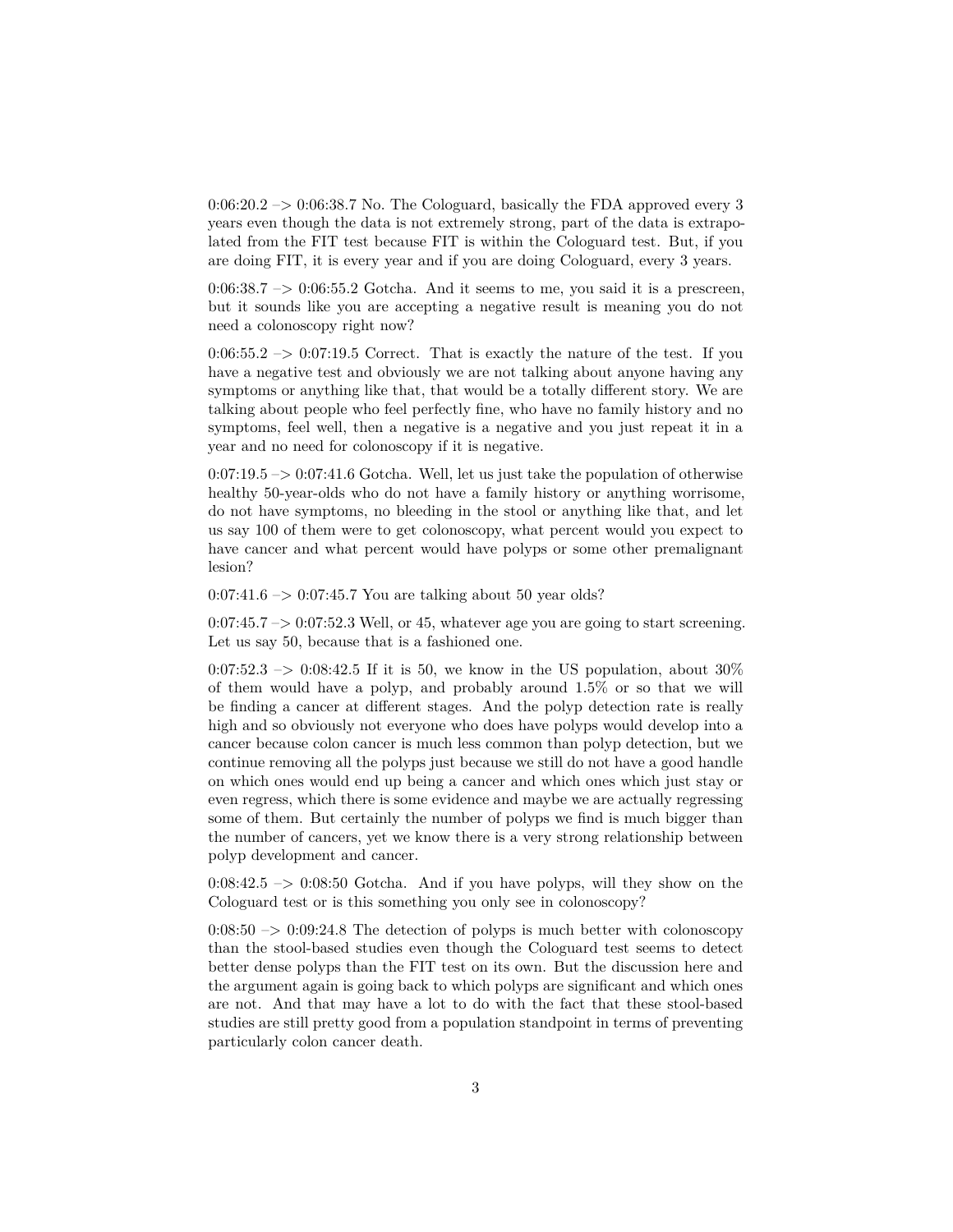0:09:24.8 –> 0:09:32.9 Gotcha. Why are people afraid to get colonoscopy if your insurance will pay for it?

 $0:09:32.9 \rightarrow 0:10:30.9$  Well, I think there are still a lot of reasons. One of them is, you have to pause in your life for at least a day and a half and prep yourself, prep - taking that whole solution and all that seems to be a big barrier for a lot of patients, and then there are other issues too, which is the fact that it is an invasive test, it does have a very small percentage of risk, but it does have risk of complications too that we should know upfront about. So, if we think about a screening test, usually we like to see tests that are totally risk free. Well, this is close to that, but it is not 100%. People do get that choice offered and they should be told about the potential risks, they are there and that is something that some people consider in their choice in terms of getting a colonoscopy.

 $0:10:30.9 \rightarrow 0:10:40$  When you said that 60% of the targeted population who should be getting screened, is getting screened, does that include the stool test as well as colonoscopy?

 $0:10:40 \rightarrow 0:11:15.5$  Correct. That includes everyone. The way the data is being looked at is basically people who are up-to-date with screening, people who should be undergoing screening for colorectal cancer and their up-to-date with the screening. So, if they are having screening through stool-based test, they have it every year. If it is colonoscopy and it was negative - the initial one, then in 10 years. Everyone who is within the timeframe that is recommended for every screening choice, that is being up-to-date with screening.

 $0:11:15.5 \rightarrow 0:11:26$  So,  $60\%$  is obviously not 100%, but it means a lot of people are getting what you would consider adequate screening?

 $0:11:26 \rightarrow 0:12:12.6$  Absolutely. And I think that has a lot to do with the steady decreases in colorectal cancer incidence that we have seen since the 1980s. So, I think it is a big success of collective success here because we have been taking screening seriously and again you mentioned Katie Couric at the beginning of the program, and people like her have had a big impact. It has been documented that there are big spikes in terms of people going for screening after the televised colonoscopy that she underwent, Oprah Winfrey also that was a big one too, so the power of the media in this sense is definitely out there.

 $0:12:12.6 \rightarrow 0:12:19.7$  How has the incidence or death rate from colorectal cancer changed since the 1980s?

 $0:12:19.7 \rightarrow 0:13:31.3$  The incidence has gone down in a very steady way with a caveat here that we are all very concerned about, which is the steady increase in younger individuals developing colorectal cancer. Since the mid 1990s, we have seen about a 1.5% yearly increase in colorectal cancer in individuals younger than 50, which is really very worrisome. So, while the numbers have gone nicely down overall, the younger individuals have gone up and that has been really concerning and that is the trend that we need to tackle, and in response to that, that is why for instance, the ACS went down with their recommendations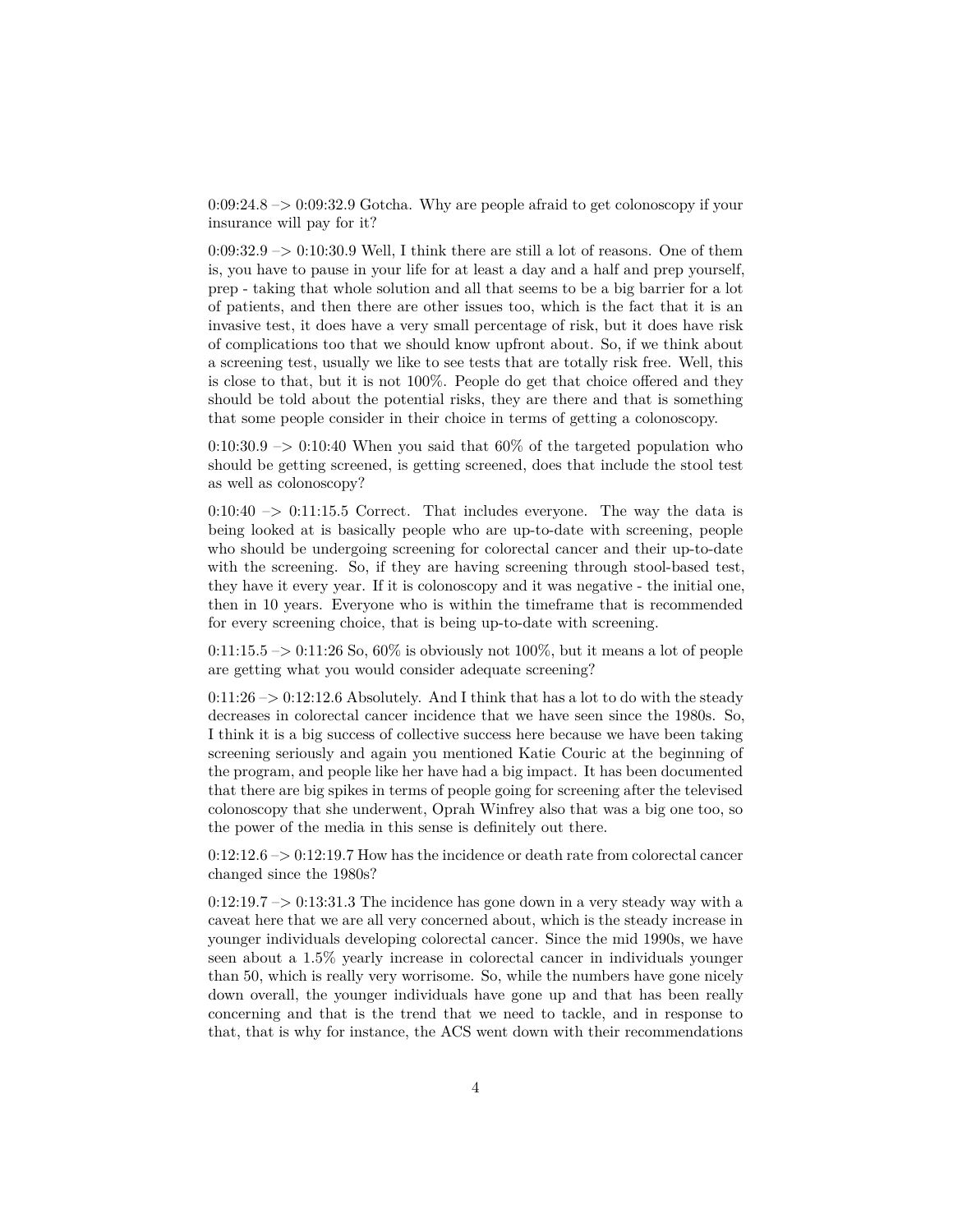for colorectal cancer screening to 45 instead of 50. That is the main reason. They did some modeling calculations, sophisticated modeling calculations that basically looked like it was cost effective to start at 45 instead of at age 50 just because of these changes in the incidence and that trend which has been again very steady since the 1990s.

 $0:13:31.3 \rightarrow 0:13:39.5$  Well, that is very encouraging news and I am going to want to talk about those younger people in a bit, but right now, we need to take a short break for a medical minute.

0:13:39.5 –> 0:13:54.6 Medical Minute Support for Yale Cancer Answers comes from AstraZeneca, dedicated to providing innovative treatment options for people living with cancer. Learn more at astrazeneca-us.com.

 $0:13:54.6 \rightarrow 0:14:44.6$  This is a medical minute about breast cancer. The most common cancer in women. In Connecticut alone, approximately 3000 women will be diagnosed with breast cancer this year, but thanks to earlier detection, noninvasive treatments and novel therapies, there are more options for patients to fight breast cancer than ever before. Women should schedule a baseline mammogram beginning at age 40 or earlier if they have risk factors associated with breast cancer. Digital breast tomosynthesis or 3D mammography is transforming breast screening by significantly reducing unnecessary procedures while picking up more cancers and eliminating some of the fear and anxiety many women experience. More information is available at YaleCancerCenter.org. You are listening to Connecticut Public Radio.

0:14:44.6 –> 0:15:13.4 Welcome back to Yale Cancer Answers. This is Dr. Steven Gore. I am joined tonight by my guest Dr. Xavier Llor. We have been discussing colon cancer in honor of colorectal cancer awareness month. Xavier, before the break, we were talking about the general decrease in the incidence of colon and colorectal cancer since the 80s, what has been the sort of absolute percentage difference, has it gone down 5%, 2%, 10%?

 $0:15:13.4 \rightarrow 0:15:18.8$  So, we have seen close to 15\% decrease.

 $0:15:18.8 \rightarrow 0:15:21.3$  That is a lot. And does that affect the death rate as well due to colon cancer?

 $0:15:21.3 \rightarrow 0:15:37.6$  Yes, that is a lot. It has affected the death rate, but obviously that has also to do with the improvement in treatment. So, both detecting earlier cancers and improving the treatment, which clearly has been seen has really contributed to that too.

 $0:15:37.6 \rightarrow 0:15:48.9$  Right, and even though there has been great progress in treating advanced cancers, is it not still true that getting rid of the early ones is the best way to not have people die?

 $0:15:48.9 \rightarrow 0:15:50.6$  Absolutely.

 $0:15:50.6 \rightarrow 0:16:01$  So getting your screening early and getting those premalignant polyps taken out is a big thing right? Why do you think it is that younger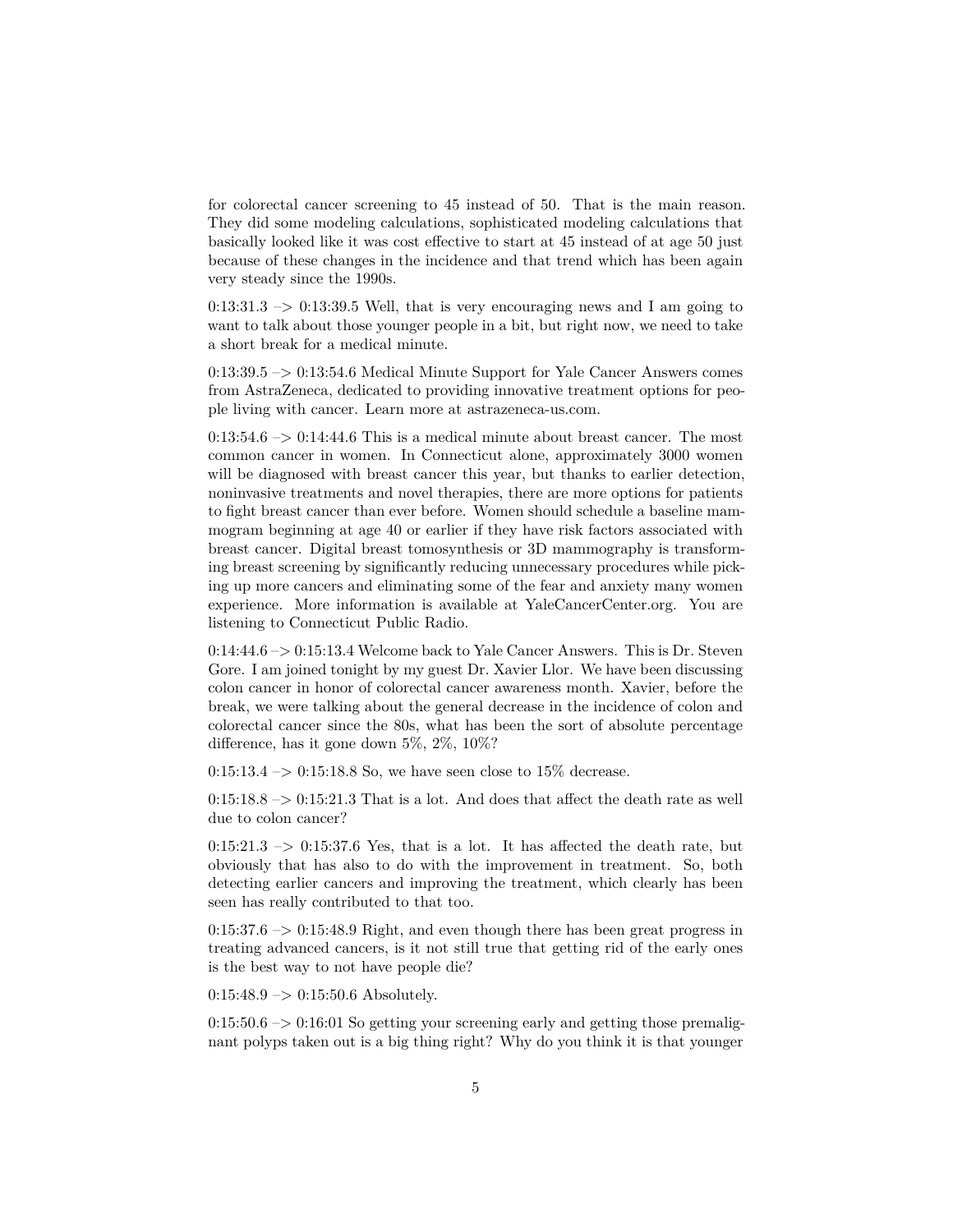people are getting colon cancers? Is it related to the obesity epidemic?

 $0:16:01 \rightarrow 0:17:30.8$  Absolutely. Obviously it is going to be environmental, it is going to be related to either what we breathe, what we eat, what we drink because we would not think about genetics when you are seeing such a fast change in a very short period of time. So, looking at what is different, there are some studies that they look at factors like this one - obesity, and the relationship has been found to be moderate. So, certainly, it has something to do with it, but it is not a big chunk of the explanation of why the change. There are a lot of other issues like the big increases being seen in the US, in Appalachia, in the western states like Washington and Oregon and also a little bit less but also in the northeast, that is where the bigger increases have been seen. So, there are a lot of theories about what is behind these changes - is it the water that we are drinking. Obviously, there is a good relationship between other risk factors like smoking and all that, we know that, but what is behind that change in the younger individuals, we really do not have a good handle. Obesity can play a role, but from all we know so far, it would not justify that big jump that we are seeing.

 $0:17:30.8 \rightarrow 0:17:46.6$  I see. And one more thing on the screening before we move onto some other topic that I would like to cover  $-$  a few years ago, there was a lot of hubbub about the so-called virtual colonoscopy that used CAT scan or something like that, is that still a thing, where does that fit?

 $0:17:46.6 \rightarrow 0:18:45.5$  It is still a thing, but most of the guidelines have stopped recommending it as an option. One of the important aspects about that is that even though technically it has gotten much better with detection of very small polyps, one of the important issues is unintended consequences of doing CAT scans in individuals is that in over 30% of cases, there are incidental findings, things that are found that are not related to the colon that need some followup and so there is a lot of concern about using that particular approach for colon cancer screening and ending up with a lot of expensive follow-up that has nothing to do with that and again they can really be very costly. So, there has been a lot of cooling down in terms of using that option though it is still an option.

 $0:18:45.5 \rightarrow 0:18:52$  For example, you might see a lymph node that looks a little too big and that may lead to a biopsy for nothing, that kind of thing?

 $0:18:52 \rightarrow 0:18:56$  Exactly. And this number is a pretty significant one.

 $0:18:56 \rightarrow 0:19:02.9$  And if I am not mistaken, you still need to do some kind of prep for the virtual colonoscopy, don't you?

 $0:19:02.9 \rightarrow 0:19:24.7$  Correct. You still have to prep even though the software has gotten much better and they do have a software that can kind of factor in the stool and all that, so it has continued to improve, but you still have to take your prep. So, if you are looking for an alternative that would spare you from that prep, it may not be the best.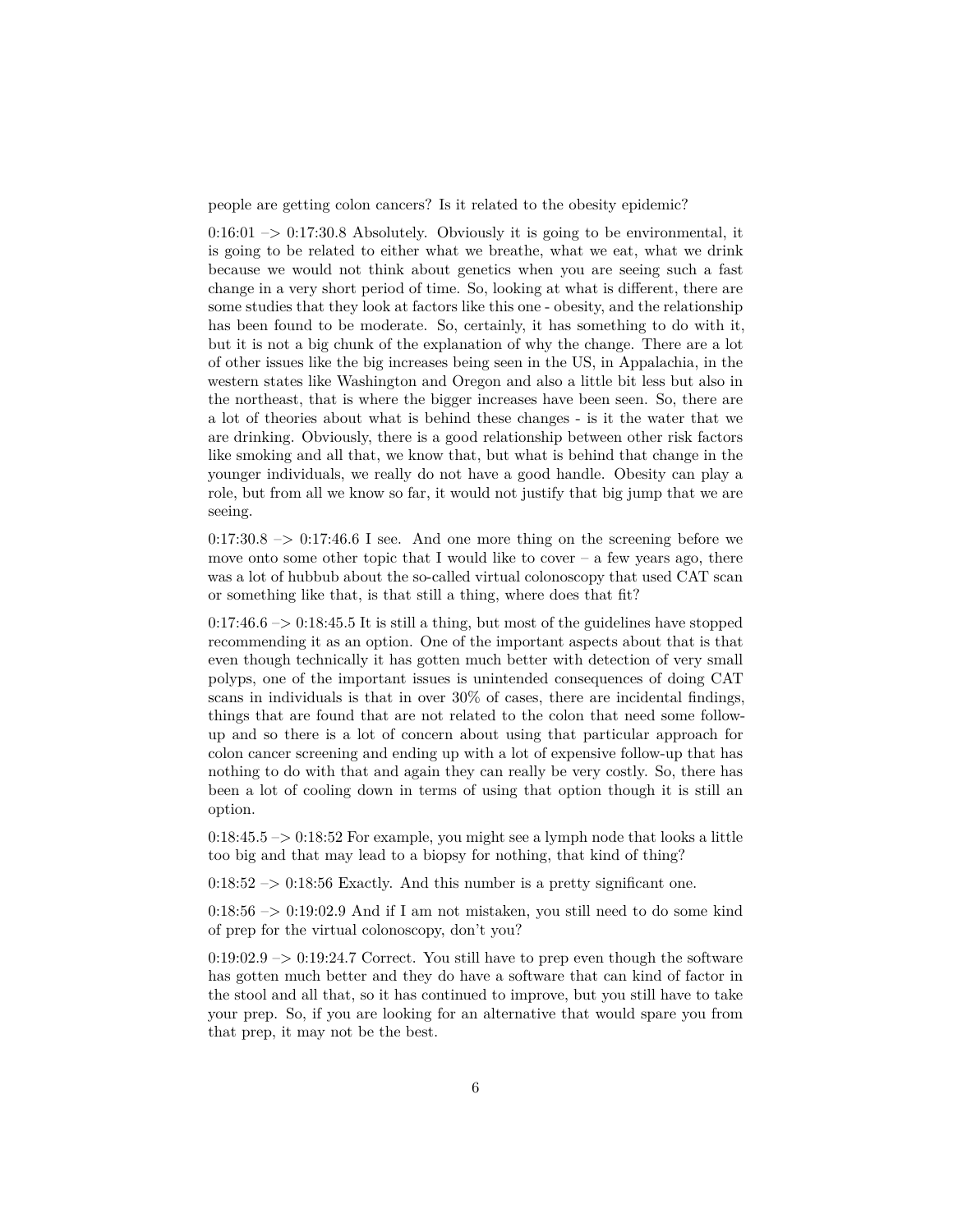$0:19:24.7 \rightarrow 0:20:39.6$  That is not the one. I can definitely testify that I myself signed up for my first colonoscopy right before my 50th birthday, I went when I was 50 plus 1 month and I did the same with my 60th birthday and I saw them as presents of health to myself and they were both great experiences really and the prep was really not so terrible at all and with the propafol anesthesia, it is like you just missed an hour of your life, you just do not even realize it and no after effects whatsoever and then when you get the negative result, which fortunately I was able to get negative results both times, you just feel really great and good to go for 10 years. So, just for our listening audience, the prep is really nothing to worry about and the procedure itself for me at least was certainly no big deal. Now, are there difficulties in access to appropriate screening for people with different kinds of insurance or with no insurance, how does that fit?

 $0:20:39.6 \rightarrow 0:21:30.5$  It is still a big issue, particularly there are some important areas in the US that their availability for colonoscopy, not only just using it as a primary source for screening, but also in areas where the main program is stool based and then they need for the positive test to access a colonoscopy. That is still a big issue. And probably in our area, this is much less of an issue though we still have some capability issues here, but there are some areas, I am just thinking a program in South Carolina for instance, they had the hardest time trying to get their positive stool test, get a colonoscopy just because there were no endoscopies in the area available, and obviously in the states that have not expanded Medicaid, that is still a big problem.

 $0:21:30.5 \rightarrow 0:21:46.1$  Yeah, and I imagine if you are in a big state that is rural, say Wyoming or some place like that, if you are already reluctant to get a prep done and then you have to travel 300 miles to get your colonoscopy, that is really quite a big distance I would suppose?

 $0:21:46.1 \rightarrow 0:22:09.2$  Absolutely, yes. Sometimes, it is hard for us, we are in an urban area, it is very hard to imagine these types of barriers, but a lot of individuals in the US do have these type of barriers, they live in much less populated rural areas and often we have the same issue with urban areas where there is plenty of possibilities but the insurance becomes an issue.

 $0:22:09.2 \rightarrow 0:22:15.7$  Yeah. And what about the affordable care act? Did that change laws about reimbursement for colon cancer screening?

 $0:22:15.7 \rightarrow 0:23:17$  Right. That was obviously a big improvement from what we had before. There has been a loophole with the affordable care act, which is that the minute we are doing a biopsy, for instance removing a polyp or something like that, the procedure gets changed from screening to a diagnostic test and then you could apply co-pays. So, that has been an issue for the longest time. It has taken forever, a lot of medical institutions and the American Cancer Society are trying to lobby to change that aspect of the law to make sure that no one would get an unexpected bill just because there was a polyp found and all of a sudden that is no longer a screening colonoscopy. This seems to be on the way to being resolved, but it has been extremely painful and a lot of resources being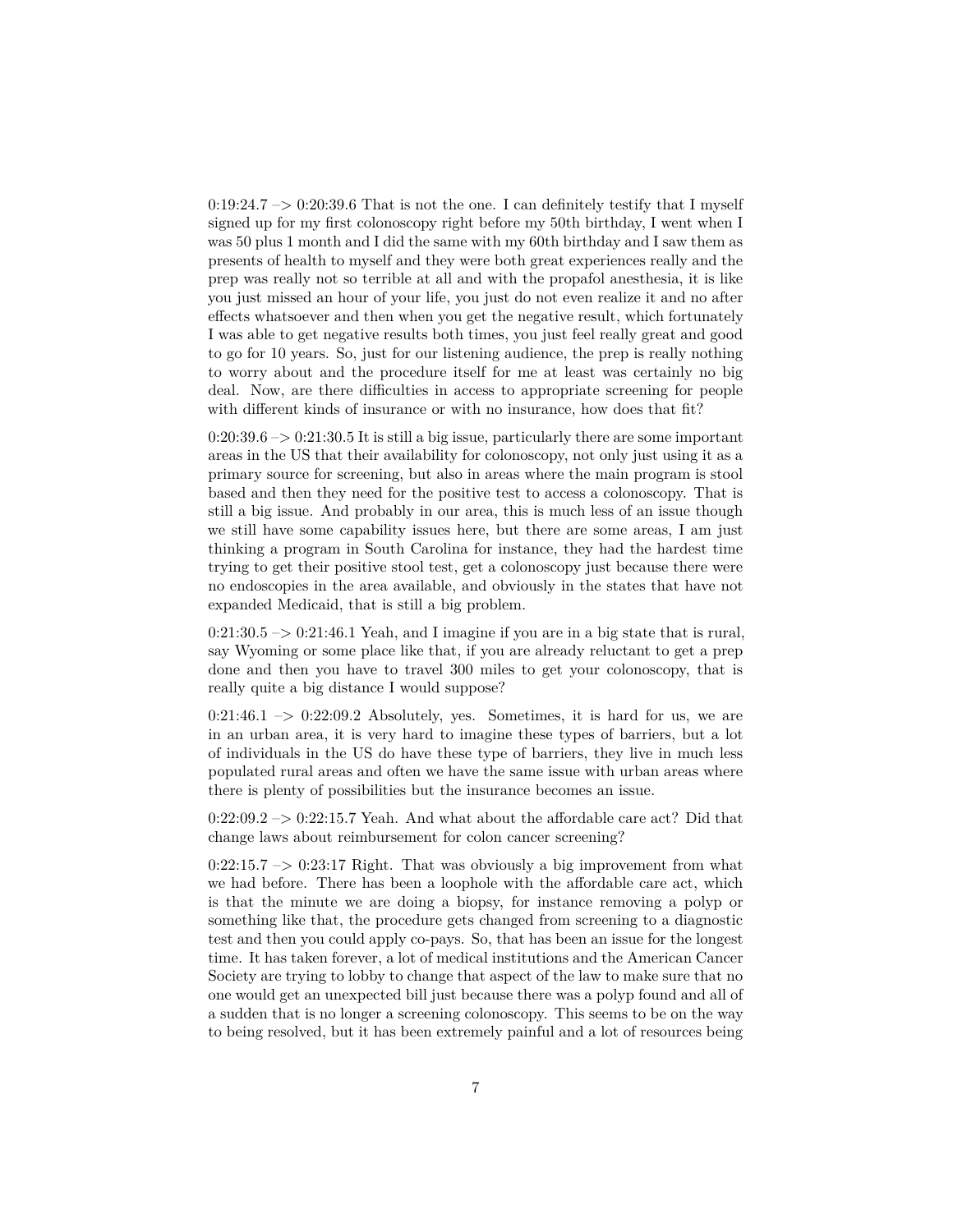dedicated to really covering the loophole because that was a very unfortunate aspect that was not well covered under the ACA.

 $0:23:17 \rightarrow 0:23:28.9$  But to be clear for our listening audience, the ACA does mandate that people of the appropriate age and risk group will not have to have a co-pay for the screening in general right?

 $0:23:28.9 \rightarrow 0:23:47.7$  Exactly. It was something that was not as clearly written and that is why some insurance took advantage of that, but the ACA is very clear about that your approved screening test should be covered.

 $0:23:47.7 \rightarrow 0:24:20.7$  But it behooves people to at least find or know that it is possible if they were to get a biopsy, there might be some cost associated with that, of course better to find a way to pay for that I think than to have an untreated cancer or a precancerous lesion right? So, that hopefully will not be a barrier for too many people. So, I know that one of your scientific interests is in familial or inherited cancer syndromes that lead to colon cancer right? Who should be worried about that?

 $0:24:20.7 \rightarrow 0:25:21.8$  Absolutely. Certainly if in a family there are several family members not only with colorectal cancer but also other types of cancers that are commonly associated with that, like endometrial cancer or uterine cancer or other GI tract cancers, that should raise a red flag for sure. Other cases would be young onset; in general, as we said young-onset colon cancer has been growing and behind that it is not going to be genetics, but we take a group of individuals who are younger than 50, the incidence or the number of individuals who will have a genetic defect is much bigger than if you take a group of individuals who develop colon cancer after age 50. On average, you have about 15-18% of those younger individuals who will have a genetic defect, yet if you look at the older individuals, it would be more like 5%. So, there is a big difference, that is why younger age diagnosis for a cancer is usually a red flag too.

 $0:25:21.8 \rightarrow 0:25:31.6$  So, let us say somebody is 45 or 40 and has colon cancer, will that colon cancer be screened for genetic abnormalities that might be familial?

 $0:25:31.6 \rightarrow 0:26:05.6$  So, in general, that young age diagnosis would be an indication for screening. One of the things that is being recommended and currently done in many institutions is testing all colon cancers and endometrial cancers for a particular test that is like a prescreening test for lynch syndrome, which is the most common colon cancer syndrome, that is already done systematically but we are also moving towards a genetic testing to most individuals who are young at onset.

 $0:26:05.6 \rightarrow 0:26:16.4$  And if the cancer indicates one of those syndromes, then do the children necessarily need to be tested?

 $0:26:16.4 \rightarrow 0:26:44.7$  So in general, there are only a couple of cases where you would test children because that is when they can start having complications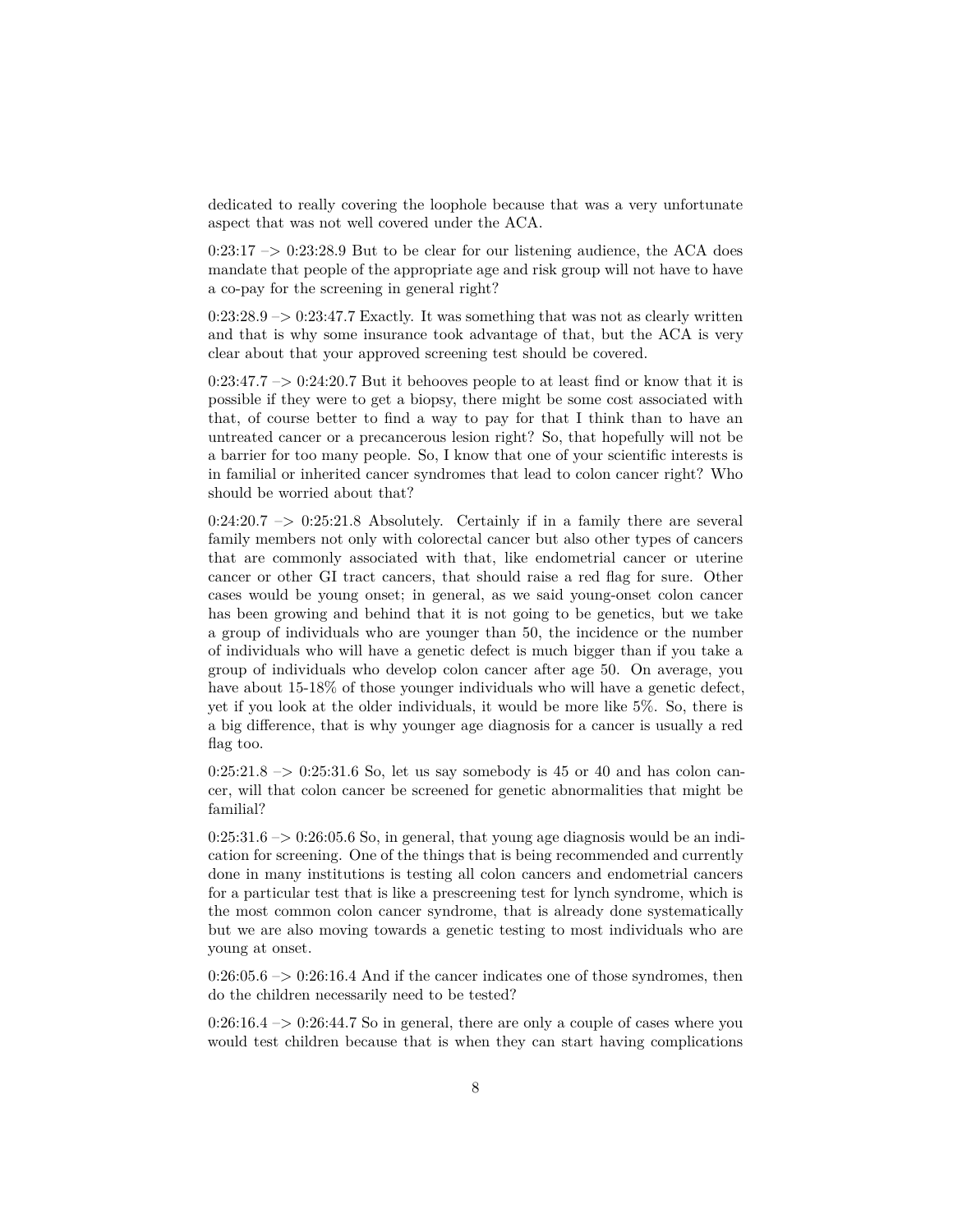as kids, but in lynch syndrome, the most common one, we do not usually test until age 20-25 because until that age, we usually do not do anything in terms of starting screening because the risk of cancer is still very, very low in that age.

 $0:26:44.7 \rightarrow 0:26:56$  And when you test the individual that is 20 or 25, you are testing the genetics of their tissue or are they getting a colonoscopy?

 $0:26:56 \rightarrow 0:27:23.1$  So, what we are doing is, we are doing germline testing which is looking at their DNA and looking if any of those genes that have been associated with a cancer syndrome are in their own DNA, that is what we are looking at. If that is the case, then usually at age 25 or so, we start the screening program according to the recommendations for every particular gene because they do change also by gene.

 $0:27:23.1 \rightarrow 0:27:29.2$  And that DNA screening could be done by swabbing the inside of the mouth for example?

 $0:27:29.2 \rightarrow 0:27:30.3$  Correct, yeah.

 $0:27:30.3 \rightarrow 0:27:30.1$  So, it is not a painful or anything.

 $0:27:30.1 \rightarrow 0:27:33$  Does not even need to be a blood test. It could be just the saliva.

 $0:27:33 \rightarrow 0:27:39.8$  But if the parents' cancer does not have any of these genes, then what?

 $0:27:39.8 \rightarrow 0:28:17$  So, if the parents' cancer does not have any of these genes, only the very uncommon one that we call familial adenomatous polyposis is really the only possibility in general because there is a significant percentage of cases of those that they can appear for the first time and so someone all of a sudden develops that mutation, yet their parents did not have the mutation. When it comes to lynch syndrome and the other common ones, those new mutations are extremely uncommon, so usually you have to have it inherited either from mom or from dad.

 $0:28:17 \rightarrow 0:28:29.6$  Okay, so let me just get this straight. If your parent has young-age onset colon cancer and the colon cancer does not screen positive for any of these familial syndromes, do the children need any kind of screening before the usual age?

 $0:28:29.6 \rightarrow 0:28:58.5$  When that happens, we do know that they still have higher chances of developing colon cancer even though we have not found any of those genetic defects. So, we think that there is still information that we are missing or maybe some shared environmental factors. Whatever it is, the recommendation is - if they develop early, we would start screening them with colonoscopy 10 years before the age of diagnosis of the parent.

 $0:28:58.5 \rightarrow 0:29:02.4$  Gotcha. So, it is important for them to know because we do not really know all the genes probably yet right.